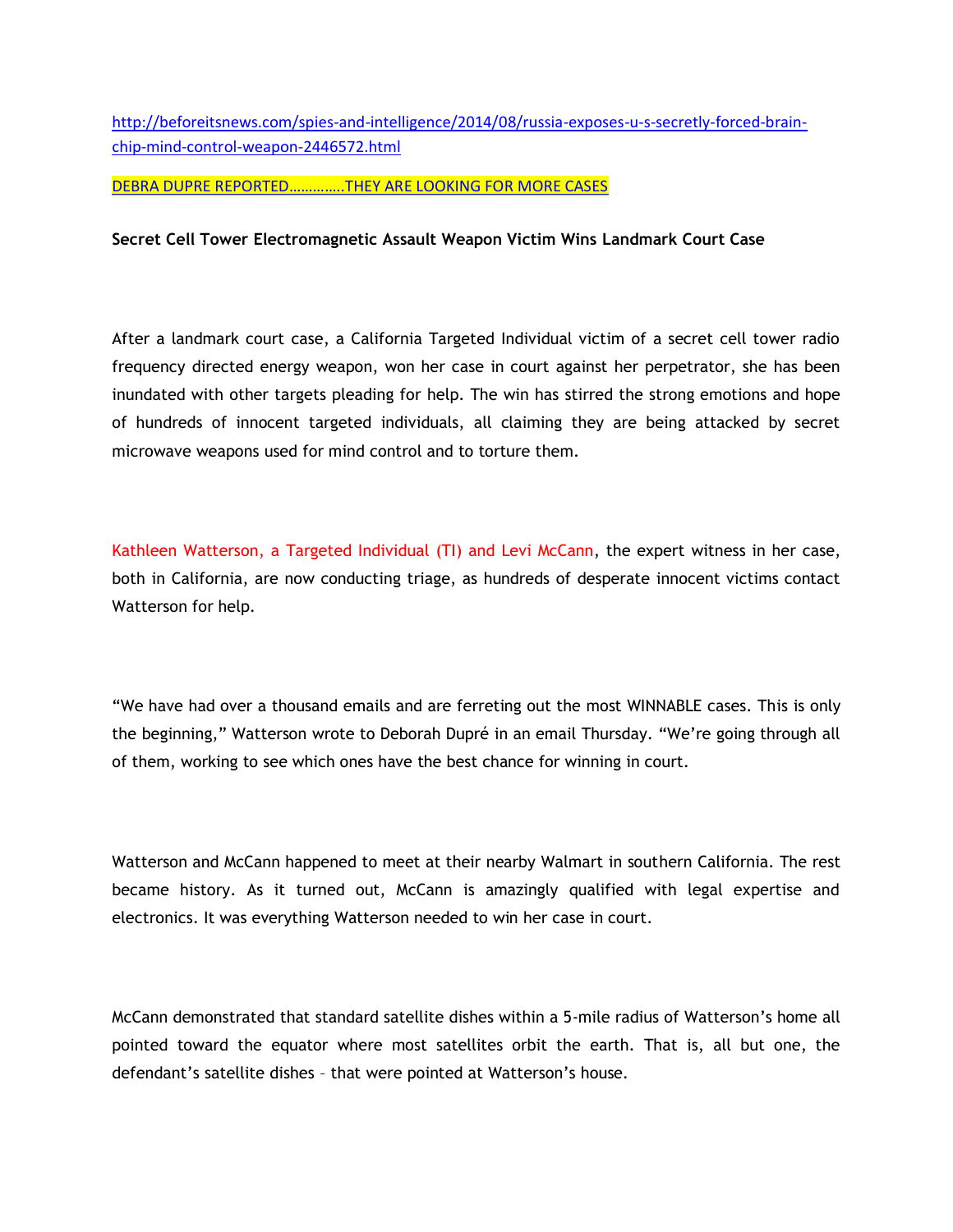McCann revealed that other neighborhood satellite dishes were geared toward receiving signals for TV, the Internet, etc. – except for Watterson's satellite dishes that, according to meter readings from an RF spectrum analyzer and a tri-field meter, were *transmitting* microwave signals at her house.

The evidence presented, plus expert knowledge and responses by McCann were overwhelmingly convincing. The judge believed his testimony. There remains one more court appearance in September.

Watterson received a conditional restraining order for electromagnetic frequency harassment with penalties of up to 2 years in prison and up to \$5000 in fines for violation of the court order.

The U.S. government has never publicly acknowledged existence of this domestic offensive weapon grid, that "hides in plain sight" on cell towers in every neighborhood and along every highway in America, veteran journalist Vic Livingston has said.

"Not a single member of the Washington DC press corps has asked the White House about the nationwide system of extrajudicial punishment that ranges from community-based "gangstalking" to financial sabotage and covert electromagnetic weapon assault, impairment, torture and subjugation/"behavior (mind) control".

Norah O'Donell was the last reporter to ask a high government official about electromagnetic weaponry, according to Livingston. She put the question to then-defense secretary Donald Rumsfeld at a Pentagon briefing.